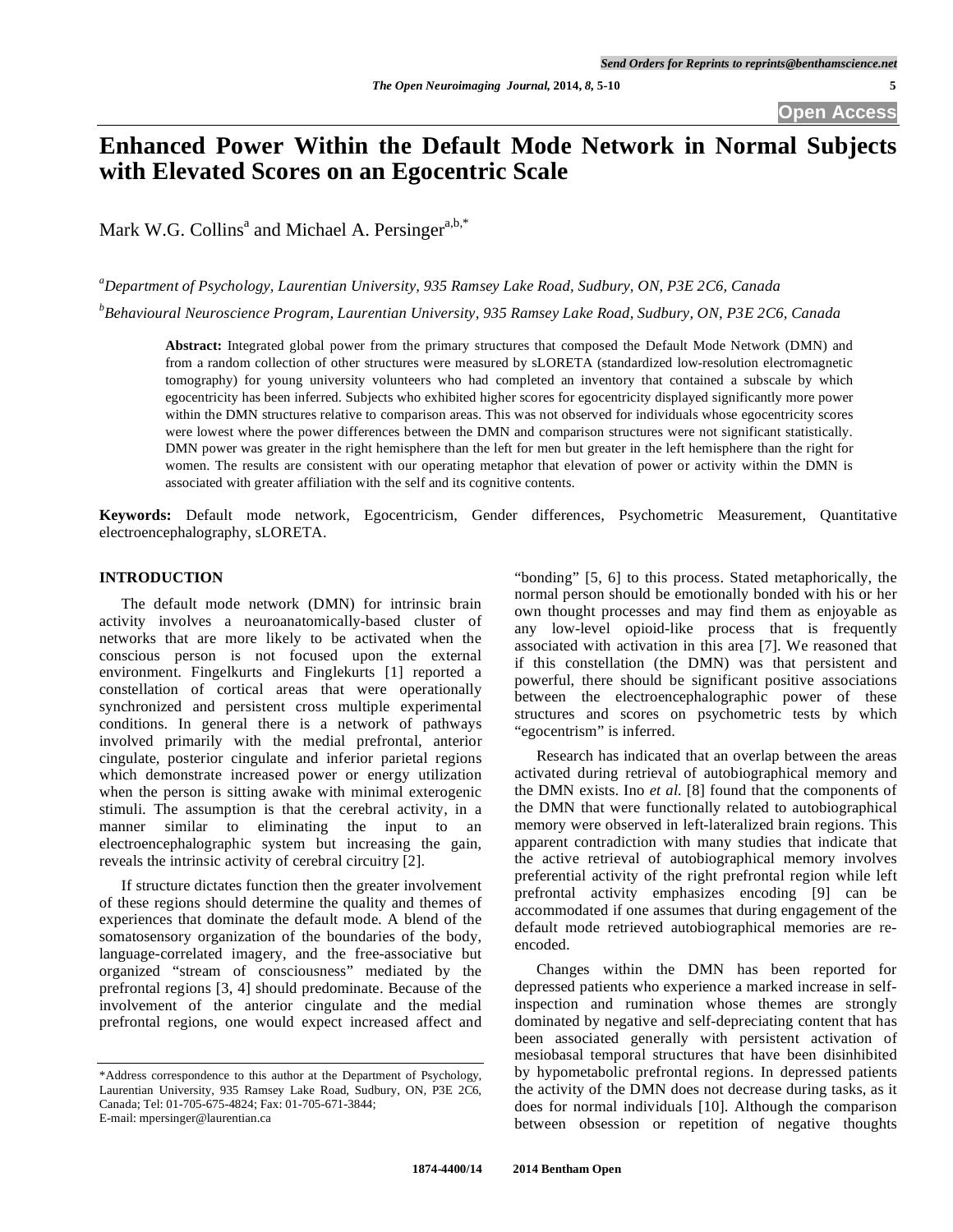**Table 1. Items contained within the primary cluster by which "egocentricity" was inferred (egomain) and the additional items included in the original PPI cluster. The (-) indicates a positive contribution required a no response.** 

| Egomain                                                                                                                    |  |  |  |  |
|----------------------------------------------------------------------------------------------------------------------------|--|--|--|--|
| Q37: Compared to other people, my memory is excellent.                                                                     |  |  |  |  |
| Q48: I like to poke fun at people.                                                                                         |  |  |  |  |
| Q54: If there was a car accident, I believe I would have a better chance than most people to survive.                      |  |  |  |  |
| Q64: I am no different from anybody else. (-)                                                                              |  |  |  |  |
| Q105: I like to spend time persuading people to do things.                                                                 |  |  |  |  |
| Q135: I sincerely believe that I am very special.                                                                          |  |  |  |  |
| <b>Related Items</b>                                                                                                       |  |  |  |  |
| In addition to the six questions above:                                                                                    |  |  |  |  |
| $Q51$ : There must be something more to life. $(-)$                                                                        |  |  |  |  |
| Q57: My spouse or (girl or boy) friend should do what I want out of love for me.                                           |  |  |  |  |
| Q74: When I have personal problems, talking to an older person is more helpful than talking to my friends.                 |  |  |  |  |
| Q77. Criticism and scolding hurt me terribly. (-)                                                                          |  |  |  |  |
| Q95: Some people are so bossy that I feel like doing the opposite of what they request, even though I know they are right. |  |  |  |  |
| Q121: I lack self-confidence. (-)                                                                                          |  |  |  |  |

concerning the self (including self-destructive impulses) and addiction to the content of the ideation may be considered overinclusive, the similarities are striking. A similar pattern has been observed for certain types of dementia [11].

 We hypothesized that if the DMN was that powerful it should be associated with increased psychometric indicators by which egocentricism has been indicated. Sheng *et al.* [12] found greater task-related deactivation in the medial prefrontal cortices for individuals who scored higher (equivalent to r=0.46) on the Machiavellian Egocentricity scale that assesses narcissistic and ruthless attitudes during interpersonal functioning. In the present study we predicted that average university students who scored higher on an egocentric scale derived from the Personal Philosophy Inventory or PPI [13-17] should display more activation within the DMN as inferred by increased power measured by sLORETA or low resolution electromagnetic tomography during the default state, that is, relaxing and "day dreaming", within a quiet (echoic), darkened chamber.

### **MATERIALS AND METHODOLOGY**

#### **Participants**

 Sixty (60) volunteers had been recruited from the general university community for participation in several studies by different experimenters. Following approval by the university's ethics committee, the experimenters had asked for participants by delivering brief descriptions of their purposes which ranged from EEG correlates of meditation to various cognitive tasks. In the final analyses due to incomplete records there were 56 participants (20 men, 36 women). Their ages ranged from 19 to 28 years.

#### **The Psychometric Tool**

 As a component of course participation all subjects had completed the 140 item Personal Philosophy Inventory (PPI) within the classroom within a few days to about four months before collection of electroencephalographic measures. The items that comprised the egocentric scale from the Personal Philosophy Inventory or PPI are shown in Table **1**. The main scale (egomain) was composed of 6 items while the primary egocentric scale for the original cluster from the PPI was composed of 12 items. The six items were extracted following the original factor analyses. The PPI was initially developed as a psychometric indicator of sensitivity or "lability" within the temporal lobes. Construct validity and cross-validity for the clusters by which electrical lability within the temporal lobes has been inferred have been established [17].

 In the tradition of specifying the psychometric properties of the tool, values were obtained from the 1,211 cases from our major data base. The average of the individual item correlations with the mean of the 6 items, derived from factor analyses of 12 items that displayed "face validity" as related to "egocentrism", that composed the egomain scale ranged from r=0.44 to 0.55. The Cronbach's alpha correlation for reliability within items was 0.43. The means and standard deviations in the sample were 52(25)% for the 509 men and 40 (24)% for the 702 women in the sample. The gender difference was statistically significant  $[F(1,1209)=88.99, p < 0.001; eta<sup>2</sup>=7%].$  The individual correlation coefficients for each of the other 6 other items in Table **1** ranged between 0.08 and 0.58 (M=0.43) with the mean value for that cluster. The alpha correlation was 0.08.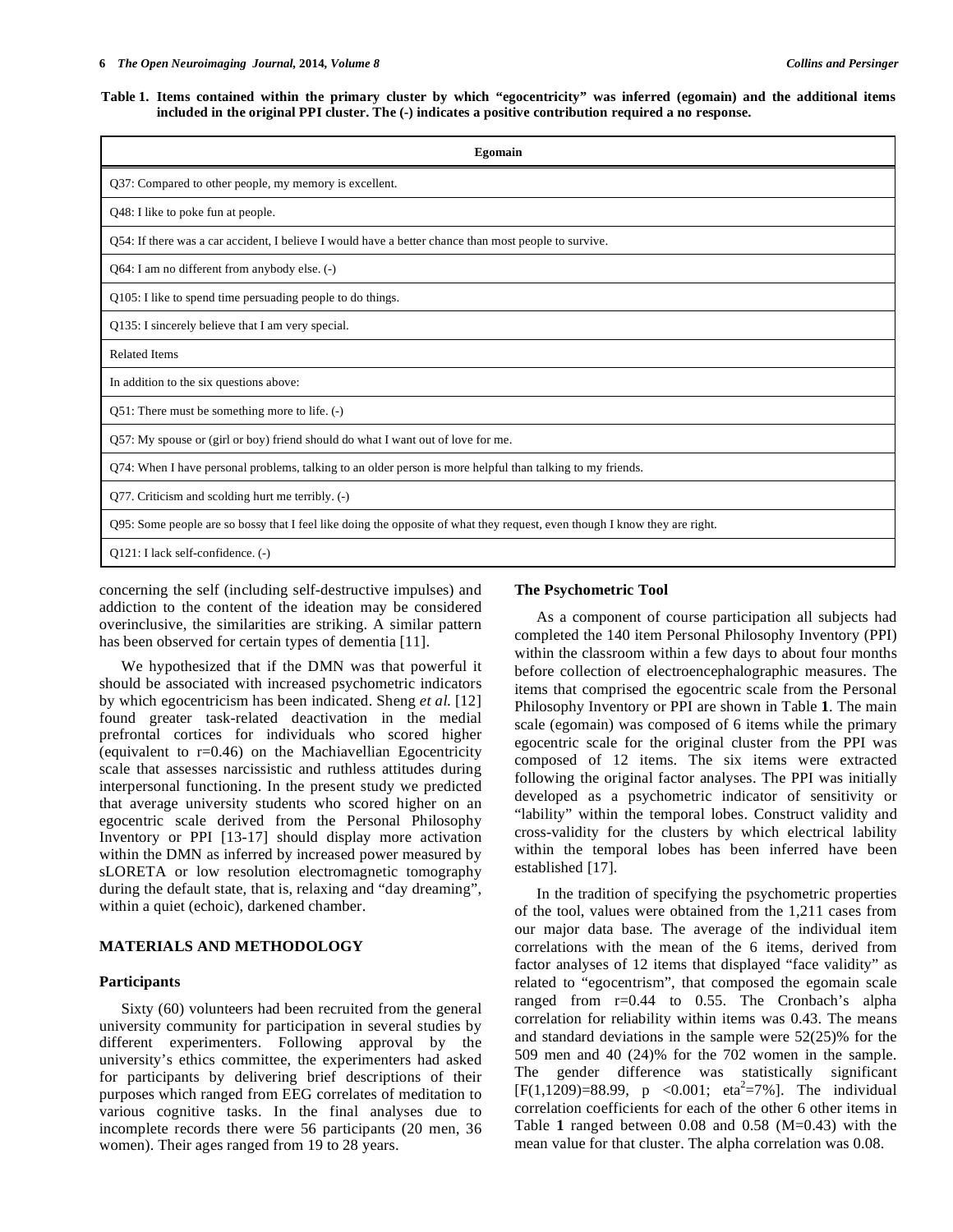A subset of the total population (120 men, 153) women who had been given the PPI and the Minnesota Multiphasic Personality Inventory over four successive years indicated that men's affirmative responses were  $(M(SD)=49(24)\%$ while women's scores were 41(28)%. This increased score for the egomain cluster for men compared to the women was statistically significant  $[F(1,271)=5.13, p < 0.05]$ . All of the means of the MMPI scaled (T) scores ranged between 46 and 60 for the three validity and 10 clinical scales. The egomain score was significantly correlated (all  $p \le 0.001$ ) only with the following subscales of the MMPI: Depression (-0.27), Hypomania (0.32) and Social Introversion (-0.26).

#### **Measurements and Data Analyses**

 EEG recordings were completed for each person as he or she sat for 30 min in a comfortable chair within a dark, quiet chamber that was also a Faraday cage. An ELECTO-cap international electrode system with 19 AgCl sensors corresponding to the International 10-20 system was placed over the head and referenced to the ears (both linked) for collecting monopolar EEG data. Impendence under 10 k $\Omega$ was verified for each sensor (Fp1, Fp2, F7,F3, Fz, F4, F8, T3, C3,Cz,C4, T4,T5,P3,Pz,P4,T6,O1, and O2 after the "10- 20" system). The EEG cap was connected to a portable laptop outside the chamber and employed a Mitsar 201 amplifier system. WinEEG version 2.84.44 working in Microsoft Windows XP was used to collect the data.

 The QEEG data were collected at 250 Hz with a notch filter of 50 to 60 Hz. Eye blink and general muscle artifacts were removed. The primary data for each subject was an artifact-free 15 s increment during the initial eyes-closed baseline which was common to all experiments before other manipulations were instituted. The baseline conditions were taken within 10 min of verifying the sensor impedances. Source localization analysis was computed on the EEG data using Standardized Low Resolution Electromagnetic Tomography (sLORETA; [18]). sLORETA uses standardized current density to calculate intracerebral generators of cortical activity and has low resolution but ideally zero localization error in the presence of measurement and biological noise [18].

 For clarification all of the sensors contributed to the Regions of Interest (ROI). Unlike a typical scalp recording in which the ROI would correspond to a surface location (e.g., T4/T6 corresponding to the ROI of the right temporal region), sLORETA software localizes activity based upon the relationship between sensors in the entire EEG profile and the identified voxels are mapped to a standard Talairach model of a human brain. ROIs were computed by selecting Talairach coordinates and a surrounding 5 mm radius. Three regions identified in literature as belonging to the DMN were selected: the Medial Prefrontal cortex (Broadman Area 10), the Posterior Cingulate cortex (BA23), and the Inferior Parietal cortex (BA34). Three ROIs not associated with the DMN were likewise extracted: the Primary Visual cortex (BA 17), Frontal Eye Fields (BA 8), and the Primary Auditory cortex (BA 41). Separate ROIs for both left and right hemispheres were extracted for each structure. Total spectral power was separated into the traditional EEG Bands

of Delta (1-4 Hz), Theta (4-7.5 Hz), Alpha1 (7.5-10 Hz), Alpha2 (10-13 Hz), Beta1 (13-20 Hz), Beta2 (20-30 Hz) and Gamma (30+ Hz).

 All data was imported into SPSS 19.0 for Windows 7. The 15-s, eyes-closed, artifact-free baseline EEG raw power segments were extracted from each individual. An overall DMN score was computed by first summing all band powers for each ROI, and then averaging the total activation scores of the three DMN ROIs for each hemisphere, which was likewise computed for the non-DMN structures. To limit the diluting effect of dichotomizing the scores below and above the mean, participants' scores were divided into low (n=24;  $M=42\%$ ) medium (n=18; M=32%; SD=7%) or high (n=14; 25%, SD=10%). Analyses of variance involving the activation scores for the DMN or non-DMN regions in the left and right hemisphere as a function of higher and lower scores for the egocentric scale and gender were completed. *Post hoc* analyses for interactions involved combinations of Tukey ( $p \le 0.05$ ) and correlated t-tests where appropriate. All analyses involved SPSS-16 PC software.

#### **RESULTS**

 The results of this study supported our hypothesis that higher scores for six key items (egomain) from a psychometric inventory by which egocentricism is inferred would be associated with more activation within the structures that comprise the DMN compared to reference structures. Three-way analysis of variance involving between the two groups with the upper and the lower egocentric scores and the two within levels (DMN vs reference; left *vs* right hemisphere) was completed. There was a significant interaction between the egocentric groupings and DMN *vs* reference structure activity [F(1,36)=6.76, p <.01; eta<sup>2</sup>=.16]. The source of the interaction was due to (see Fig. **1**) the greater activation levels within the DMN structures by the group who scored highest on the egocentric scale compared to those who score lower.

 Except for the obvious differences in power between DMN and references structures  $[F(1,36)=46.22, p < 0.001]$ there were no other statistically significant effects. Scores for individual structures did not differ between the left to right hemispheres, with the exception of the Posterior Cingulate Cortex (a component of the DMN) with a main structure cluster effect  $(F_{(1,31)}=4.81, p=0.036,$  partial eta<sup>2</sup>=0.13) and the Primary Auditory Cortex (a component of the reference structure) with an interaction between structure and Egocentrism ( $F_{(1,31)} = 4.70$ , p=0.038, partial eta<sup>2</sup>=0.13). Total activity means for each structure and DMN/Non-DMN averages can be seen in Table **2**.

 As a control for endorsement of items, a 3-way ANOVA was employed for the two groups that formed the upper and lower third of the distribution of mean scores for the six (6) other items in Table **2**. Except for the expected differences in the activation score between the DMN and reference structures  $[(1,34)=19.00, p < 0.001; \text{eta}^2=36\%]$  there were no significant main effects or interactions between the two groups with the upper and lower scores for the other items in Table **2** for activation scores.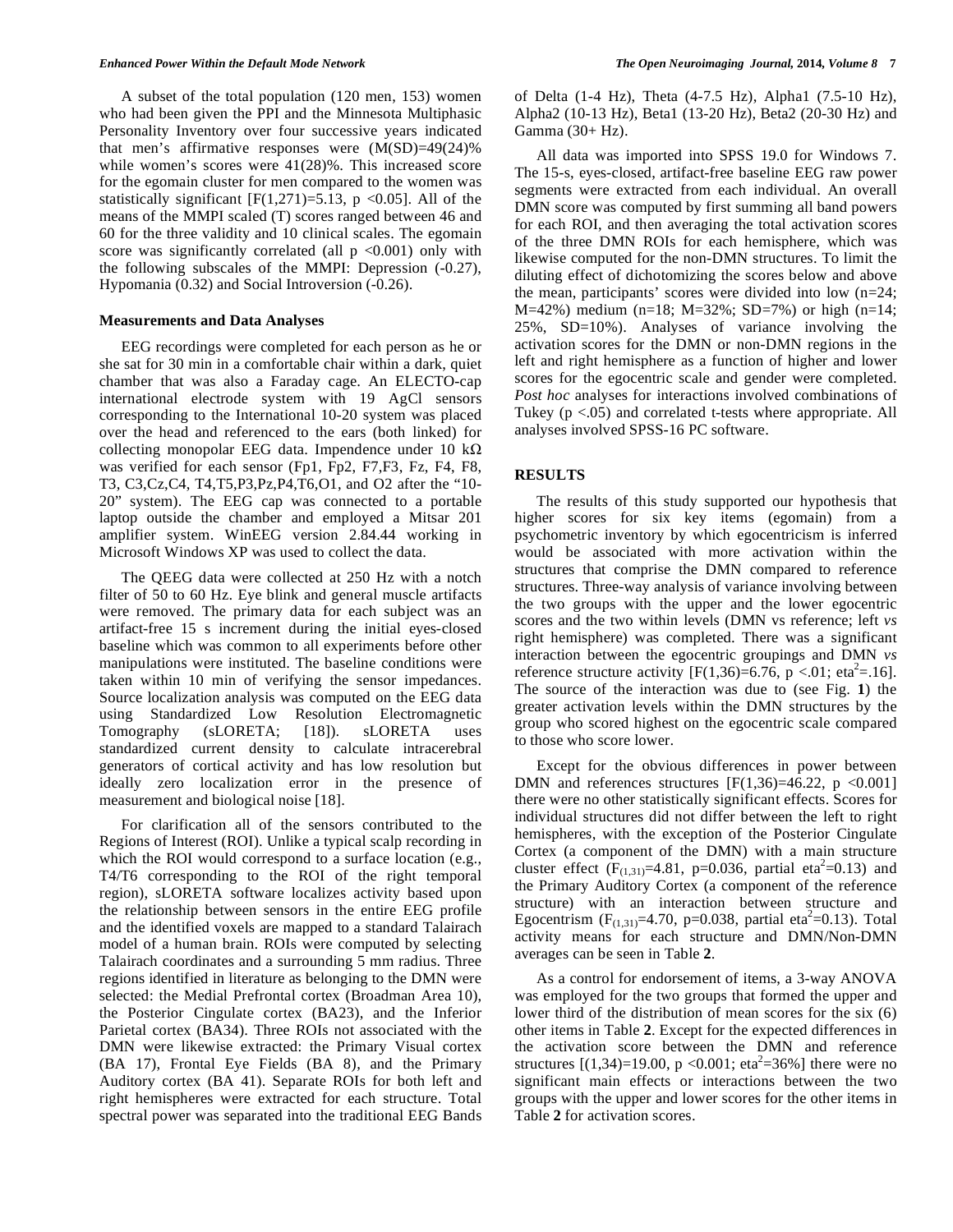

Fig. (1). sLORETA activation values ( $\mu A$  per mm<sup>2</sup>) within structures that were included as the Default Mode Network (medial prefrontal, posterior cingulate, and inferior parietal areas) and reference (non-DMN) structures (frontal eye fields and primary auditory and visual cortices) in the left and right hemispheres for groups of individuals who scored lowest  $(1/3)$  or highest  $(1/3)$  on the egocentric scale. Vertical bars indicated standard errors of the mean.

**Table 2. Means and Standard Deviations (in parentheses) for sLORETA Activation Scores (expressed as μA per mm<sup>2</sup>) for DMN (DMN1, 2, and 3 refer to Brodmann Areas 10, 23, 34) and Non-DMN or reference (NON1, 2, and 3 refer to BA, 8, 17, 41) structures in the left and right hemisphere for subjects who scored within the "low" or "high" range defined by the psychometric "egocentrism" scale.** 

|                  | <b>Low Egocentrism</b> |                         | <b>High Egocentrism</b> |                         |
|------------------|------------------------|-------------------------|-------------------------|-------------------------|
|                  | Left hemisphere        | <b>Right Hemisphere</b> | <b>Left Hemisphere</b>  | <b>Right Hemisphere</b> |
| DMN1             | 2855.29(1331.22)       | 2931.51(1433.33)        | 3470.96(1152.31)        | 3534.89(1090.1)         |
| DMN <sub>2</sub> | 1553.68(881.91)        | 1589.43(895.52)         | 2570.51(1253.41)        | 2586.24(1234.3)         |
| DMN3             | 2545.8(1694.76)        | 2535.92(1859.35)        | 4327.65(811.03)         | 4090.68(719.46)         |
| DMN Mean         | 2318.26(1302.63)       | 2352.29(1396.07)        | 3456.37(1072.25)        | 3403.94(1014.62)        |
| NON1             | 1761.38(1852.35)       | 1741.27(2144.15)        | 1762.66(765.31)         | 1864.32(908.93)         |
| NON <sub>2</sub> | 2089.88(1943.09)       | 2160.61(1951.95)        | 3450.54(3026.5)         | 3546.53(3130.62)        |
| NON3             | 1602.73(2964.04)       | 1729.51(3185.28)        | 2308.63(1505.21)        | 2204.02(1970.13)        |
| <b>NON</b> Mean  | 1817.99(2253.16)       | 1877.13(2427.13)        | 2507.28(1765.67)        | 2538.29(2003.23)        |

 One of the unexpected results was the large gender effect with respect to the hemisphericity of the power of DMN activity independent of egocentric scores. Three way analysis of variance as a function of gender, hemisphere, and DMN vs reference clusters demonstrated a statistically significant three way interaction  $[F(1,52)=7.27, p < 0.01;$  $eta^2$ =12%]. Except for the main activity differences between the DMN and reference clusters there were no other statistically significant effects. The *post hoc* analyses (Tukey's, p <0.05) reiterated what is shown in Fig. (**2**). For men the DMN brain structures showed higher activity in the right hemisphere compared to the left while for women the DMN cluster showed higher activity in the left hemisphere compared to the right.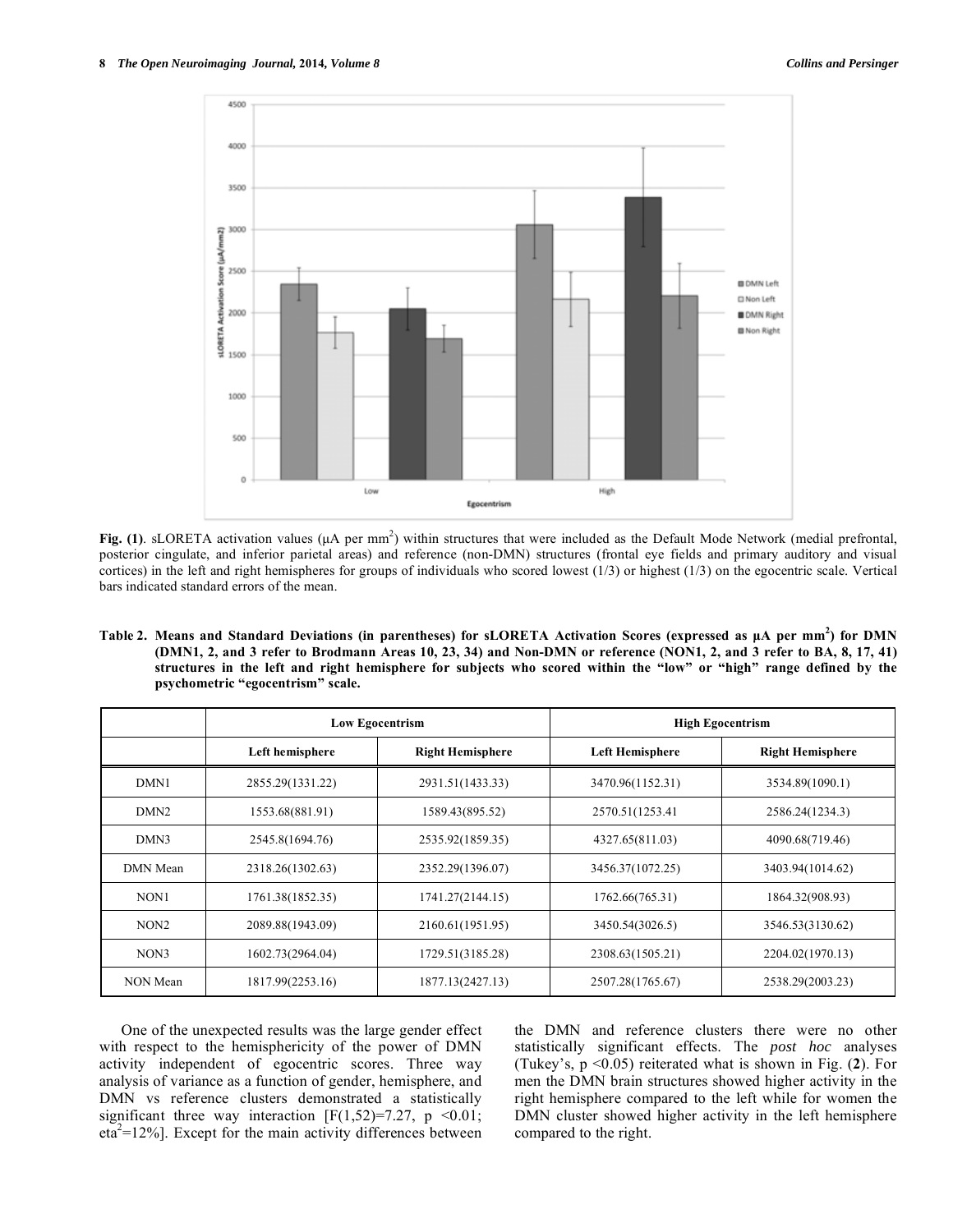

**Fig. (2)**. sLORETA activation scores within the structures included as the DMN or reference structures in the right or left hemispheres for men and women. Vertical bars indicate standard errors of the mean.

#### **DISCUSSION**

 The results of this study support the hypothesis that individuals who display elevated activity within cerebral structures associated with the classic components of the DMN are also more likely to score elevated scores on collections of items by which egocentricism is inferred. In this instance we are assuming the egocentricism reflects the propensity for the person to more confidently endorse his or her personal experiences as valid or "true" compared to people with lower scores. This pattern would also be congruent with our general model that self-appreciation or "self-bonding" to one's own thoughts may be a consequence of the function of the structures involved with the DMN as well as its persistent occurrence when external stimuli are minimized or no act upon the environment is required.

 Six items from the same inventory that were initially included within the general "egocentric" scale but were found by factor analyses to be involved with a separate shared source of variance [13, 16] were not significantly associated with differential activation of the DMN structures compared to reference structures. The absence of the effect suggests that specific types of affirmations concerning the self as indicated by endorsements of the PPI items are associated with quite different patterns of activation in the DMN as inferred by quantification of brain activity. The effect size in the increase in the activity within the DMN structures was equivalent to a correlation of ~0.48 which is similar to the correlation between Machiavellian egocentric scores and inferences of DMN activity reported by Sheng *et al.* [12].

 There are two major conclusions from this consistency of strength of association. First, psychometric tools of inferences for "common sense" and complex constructs such

as "egocentricism" are replicable across experiments. Second, the often-maligned procedure of psychometric measurement for discerning magnitudes of a construct is reflected in quantitative alterations in brain function. Third, sLORETA revealed powerful differences within the DMN that are more conspicuous than the group differences in means for this psychometric tool. The two groups with the lowest *vs.* highest egocentric scores, 25% *vs.* 65% endorsement of the six items, were associated with a difference of 2000 *vs.* 3000 units of total activation. We found the results to be revealing with respect to the potential convergence of traditional psychological constructs with modern technologies such as sLORETA.

 The second major result was the gender differences for the hemisphere in which the DMN activity was most predominant. As noted in Fig. (**2**), there was more activation of the left hemispheric DMN structures for females, while for the men there was more activation within the right hemispheric DMN structures compared to either hemisphere for the reference structures. Because structure dictates function, we would predict that the nature of egocentrism for men and women should differ. For women, the egocentricism would be more dominated by linguistic images and processes that are usually represented in the left hemisphere. In fact one would expect that awareness or exposure to syntax and semantics would contribute significantly to the strength of this egocentricism.

 On the other hand for men, with a relative right hemispheric enhancement of the DMN, the egocentricism would be dominated by its properties. There would be less self-awareness of the etiologies for the egocentric references. They would be suffused with more affective (emotional) features and spatial relationships. Considering the theoretical